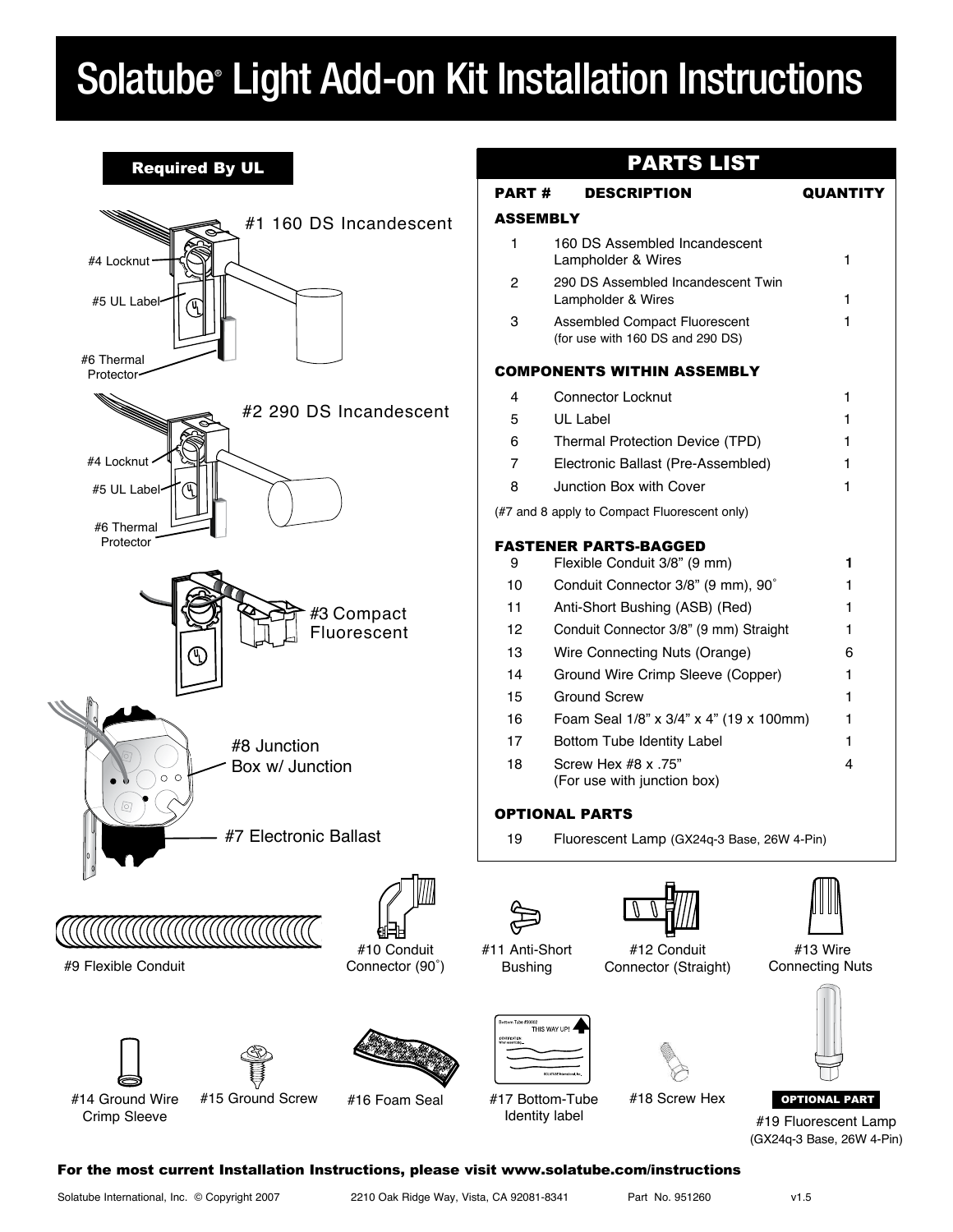

# WARNING

#### Do not proceed with the installation until you have read the entire instructions, including these warnings.

Solatube International (seller) assumes no responsibility or obligation whatsoever for the failure of an architect, contractor, installer, or building owner to comply with all applicable laws, ordinances, building codes, energy codes, fire and safety codes and requirements, and adequate safety precautions. Installation of this product should be attempted only by individuals skilled in the use of the tools and equipment necessary for installation. Protect yourself and all persons and property during installation. If you have any doubt concerning your competence or expertise, consult a qualified expert before proceeding. **Install at your own risk!**

#### Solatube product installations may be dangerous and include the potential for death, personal injury and property damage. The hazardous conditions include but are not limited to the following:

- During installation, the Solatube Daylighting System's reflective tubes may focus sunlight, causing intense heat or fire. Remove protective film only after the parts have been installed. Prior to and during installation, do not leave tubes in contact with com bustible materials or unattended, especially near direct sunlight. Avoid skin burns.
- Sheet metal edges may be sharp. Use protective gloves to avoid lacerations.
- Solatube Daylighting System installations require climbing and working at dangerous heights, including on ladders, scaffolding, roofs and in attic spaces. Risk of death, personal injury and property injury may result from a fall, or from falling objects. Use extreme caution to minimize risk of accidental injury, including, but not limited to the following procedures:
	- Clear area below your work space of all people, animals and other items.
	- Avoid working on surfaces that are slippery or wet.
	- Use foot-wear with excellent traction.
	- Use only strong, well supported ladders.
	- Work only in calm dry weather.
	- When in the attic, ensure that your weight is supported at all times with structurally sound framing; dry
	- wall material is not designed to carry a person's weight.
- To reduce the risk of fire, electric shock, and personal injury; basic safety precautions should always be followed when using electric tools, including always wearing safety goggles or other suitable eye protection, and ensuring work area is clear of all electrical wires, gas pipes, water pipes, and other obstacles.
- When working in the attic or other dusty areas, use of a mask or respirator is recommended to avoid lung irritation. Attic spaces may be dark, confined, and subject to extreme temperatures. Beware of sharp protruding objects. Do not attempt installation without having someone within range of your voice or close enough to come to your aid if necessary.

#### WARNING

- 1. Risk of fire and electric shock. Most dwellings built before 1985 have supply wire rated 60˚C. This product is to be installed by qualified electricians only.
- 2. To reduce the risk of fire, use only:
	- 1) Incandescent Lamps Type A19 and T19; 100 Watt Maximum
	- 2) Fluorescent Lamps, Medium Base 20 Watt Maximum
	- 3) Compact Fluorescent (4 Pin Quad Tube) 26 Watt only
	- 4) To reduce the risk of shock, disconnect power before installation or service.

#### Caution: Before beginning installation, understand the following:

- 1. Read through installation instructions. Follow all electrical codes, building codes, and the specific requirements within your jurisdiction.
- 2. Thermally Protected Type IC (insulation may contact housing).
- 3. Intended for installation with 1/2" (12.7mm) minimum spacings from the fixture to cavity surfaces (side wall and overhead building member) and 1" (25.4mm) minimum spacings to adjacent fixtures.
- 4. Suitable for wet and damp locations such as laundry, bathroom and shower stall. Must use GFCI circuit if located within a bath/shower stall. Use only as a component of Solatube Daylighting System products including bathroom ventilators.

#### SPECIFICATIONS: Light Add-On Kit - 160 DS Incandescent, 290 DS Incandescent, Compact Fluorescent

| Fixture:       | Recessed Incandescent Compact Fluorescent - Thermally Protected Type IC. Suitable for wet conditions.                                               |                               |                             |  |  |
|----------------|-----------------------------------------------------------------------------------------------------------------------------------------------------|-------------------------------|-----------------------------|--|--|
| Supply:        | 120volt - 60Hz                                                                                                                                      |                               |                             |  |  |
| Amps:          | 160 DS Incandescent-.83                                                                                                                             | 290 DS Incandescent- 1.66 Amp | Compact Fluorescent-.46 Amp |  |  |
| Cycle:         | 60 Cycle                                                                                                                                            | 60 Cycle                      | 60 Cycle                    |  |  |
| Bulb:          | Incandescent Lamp - 100 Watt Maximum or 20 Watt Maximum Fluorescent Lamp Medium Base<br>Compact Fluorescent Lamp - use GX24q-3 Base, 26W 4-Pin only |                               |                             |  |  |
| Installation:  | 1) To be installed by qualified electricians only.                                                                                                  |                               |                             |  |  |
|                | 2) Disconnect power before installation.                                                                                                            |                               |                             |  |  |
|                | 3) For supply connections, use wire rated at least 60°C.                                                                                            |                               |                             |  |  |
|                | 4) Access above ceiling to Junction Box is required.                                                                                                |                               |                             |  |  |
|                | 5) Blinking light may indicate improper lamp wattage or type, or insulation too close to fixture, or other condition causing overheating.           |                               |                             |  |  |
|                | 6) 160 DS Incandescent or Compact Fluorescent Light Add-On Kit to be used only as a component of Solatube 160 DS or<br>Ventilation Add-On Kit.      |                               |                             |  |  |
|                | 7) 290 DS Incandescent or Compact Fluorescent Light Add-On Kit to be used only as a component of Solatube 290 DS.                                   |                               |                             |  |  |
| Application:   | 1) Suitable for wet locations.                                                                                                                      |                               |                             |  |  |
| Consideration: | 2) Must use GFCI (Ground Fault Circuit Interrupter) if serviceable from bath or shower stall.                                                       |                               |                             |  |  |
|                | 3) You may add the 160 DS Light Add-On Kits or 290 DS Light Add-On Kit to an existing switch circuit.                                               |                               |                             |  |  |
|                | 4) Type IC - NOTE: Bottom tube housing, "finishing section", may contact insulation.                                                                |                               |                             |  |  |
| 2              |                                                                                                                                                     |                               |                             |  |  |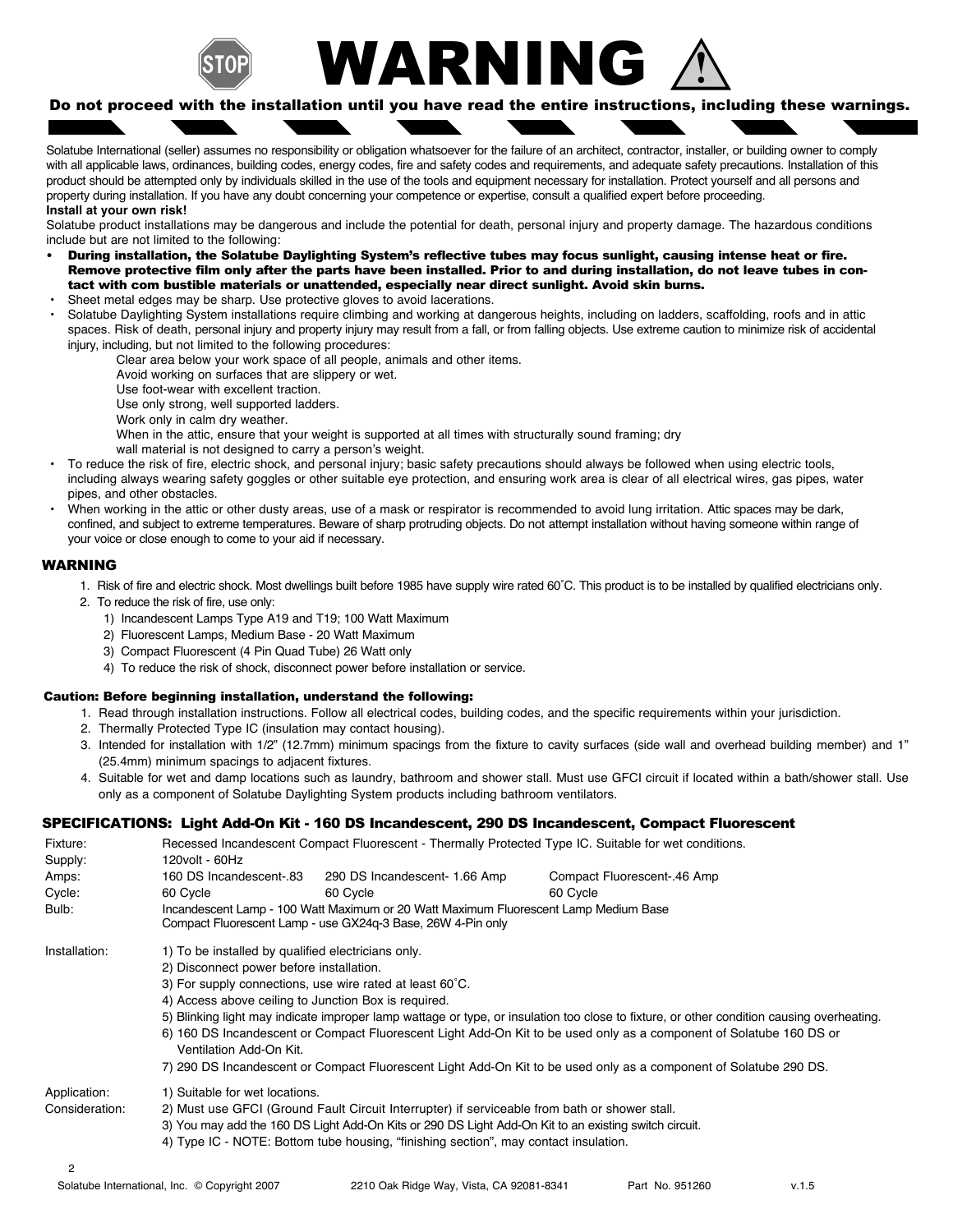



## ASSEMBLY LAMP BRACKET-LOCATION

**Step 1.** Follow Solatube Brighten Up® Series standard instructions to assemble the Bottom Tube and ceiling ring. Using a spur bit, bore a 7/8" (22.2mm) diameter hole through the tube wall, located 7 1/2" (190mm) for 160 DS Add-On Kits or 6" (152mm) for 290 DS Add-On Kits up from the bottom of the Bottom Tube.

WARNING: DO NOT MODIFY LOCATION. ALTERATION OF DISTANCE SPECIFIED VOIDS WARRANTY AND IMPAIRS SAFE TEMPERATURE PERFORMANCE.

Peel the backing paper off the Bottom Tube identity label. Apply the label 1" (2.5mm) from the bottom, to the outer surface (the nonreflective surface) of the Bottom Tube (Diagram A).

## LAMP BRACKET-HOUSING ASSEMBLY

**Step 2.** Peel protective liner from the Bottom Tube prior to attaching the lamp bracket. Thread the wires out through the 7/8" (22.2mm) hole in the tube, then through 90° conduit connector (Diagram A). Push the connector through the tube wall and lamp bracket. For 160 DS Add-On Kit: Adjust the bracket and single lampholder to face down (Diagram A). For 290 DS Add-On Kit: Adjust the bracket and twin lamp holder so that the lamp sockets face the sides of the tube (Diagram B). For Compact Fluorescent Add-On Kit: Adjust the bracket and single lamp holder to face down (Diagram C). Turn the connector to face the junction box and secure it with the connector locknut (min 2 threads) (Diagram B). Remove the cap from the back of the 90˚ connector and wrap the foam seal around the wires. Using a slotted screwdriver, push the foam into the connector to form a dust seal. Replace the cap (Diagram B).

## THERMAL PROTECTION DEVICE

**Step 3.** Peel the backing paper off of the thermal protection device (TPD). Do not touch adhesive or stretch the wires. Press the TPD firmly onto the tube wall off to one side of the lamp bracket approximately  $3"$  (76mm) below the  $7/8"$  (22.2mm) hole (Diagram A).

## CONDUIT/JUNCTION BOX ASSEMBLY

**Step 4.** Feed the wires through the flexible conduit. Insert the anti-short bushing (ASB) over the wires between the conduit and the 90˚ connector so the cone of the ASB enters the conduit (Diagram B).

Fit the conduit into the 90˚ connector and tighten screws. At opposite end of conduit, push the exposed wires through the straight connector and screw connector into the conduit. Feed wires into junction box, then fasten conduit connector to box with connector locknut (Diagram D). Junction box not provided- can obtain at local hardware store. An electronic ballast pre-assembled to a junction box with cover is provided with Compact Fluorescent Add-On Kit only.



3